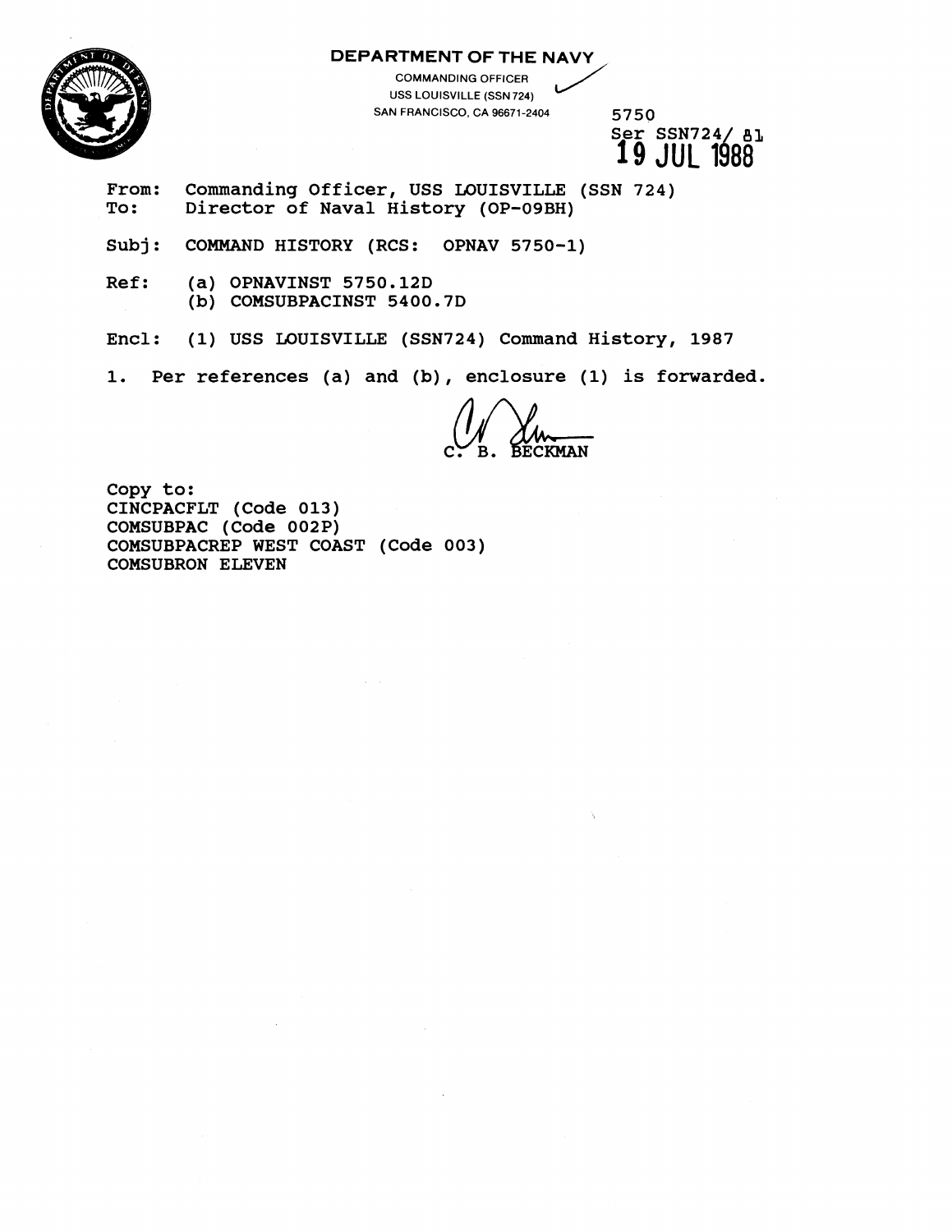**USS LOUISVILLE (SSN 724) COMMAND HISTORY, 1987** 

 $\sim$   $\sim$ 

| <b>PART</b>    | <b>SUBJECT</b>                                                                                                                | <b>PAGE</b>                                         |
|----------------|-------------------------------------------------------------------------------------------------------------------------------|-----------------------------------------------------|
| $\mathbf 1$    | COMMAND COMPOSITION AND ORGANIZATION                                                                                          |                                                     |
|                | <b>Mission Statement</b><br>History Statement<br>Organizational Structure<br>Name of Incumbent Commanding Officer<br>Homeport | $1 - 1$<br>$1 - 1$<br>$1 - 1$<br>$1 - 1$<br>$1 - 1$ |
| $\overline{2}$ | CHRONOLOGY/NARRATIVE                                                                                                          | $2 - 1$                                             |
| 3              | SUPPORTING DOCUMENTATION                                                                                                      |                                                     |
|                | Biography of Commanding Officer<br>Photograph of Commanding Officer                                                           | $3 - 2$<br>$3 - 3$                                  |

 $\sim$   $\sim$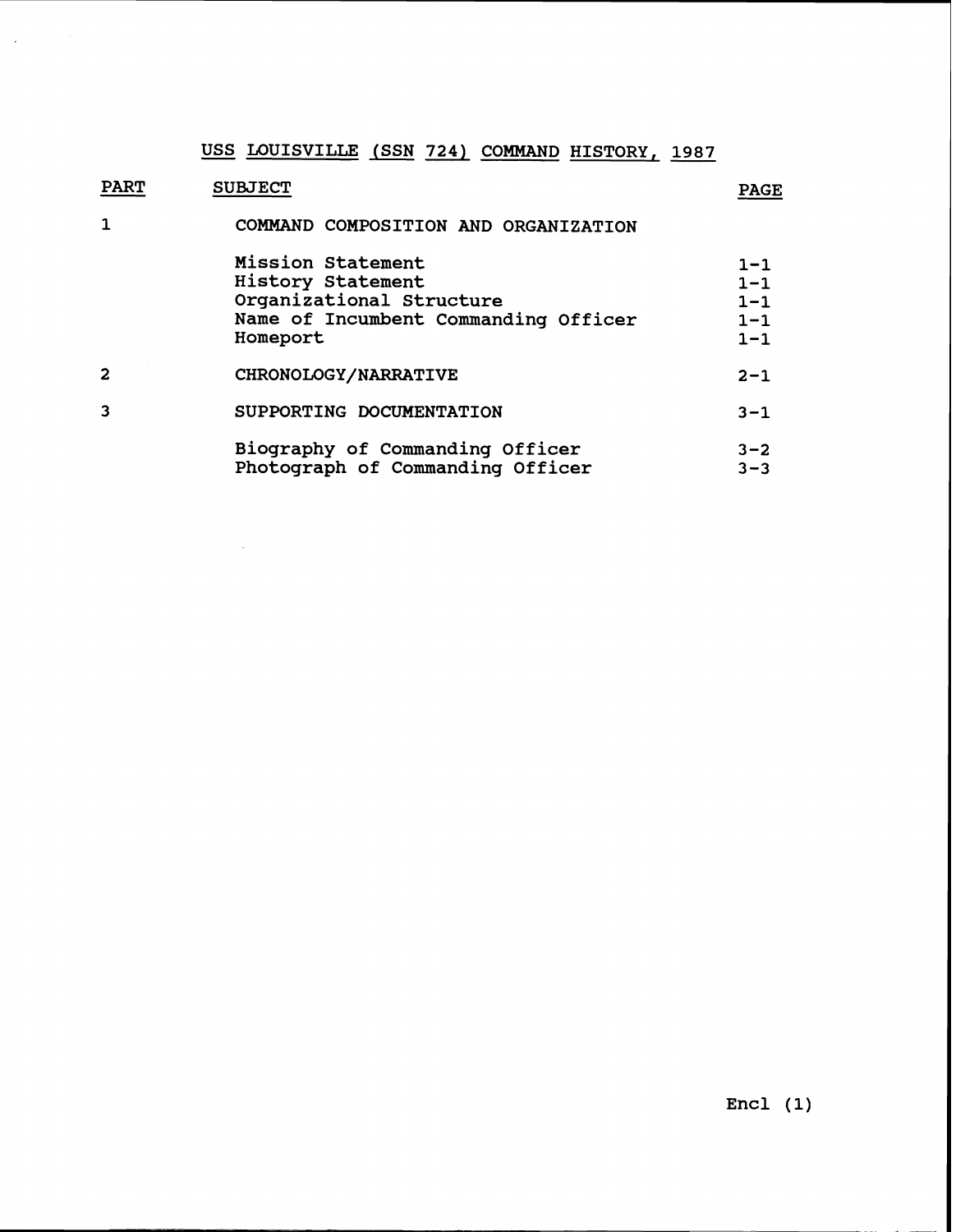## COMMAND COMPOSITION AND ORGANIZATION

**1.** MISSION STATEMENT. The mission of **688** class submarines including USS LOUISVILLE (SSN-724) is to destroy hostile ships, primarily submarines, in order to prohibit the employment of such forces in the attack and destruction of United States or Allied targets.

2. HISTORY STATEMENT. The USS LOUISVILLE is the thirtyfifth ship of the LOS ANGELES class submarines to enter the submarine fleet. USS LOUISVILLE was constructed by the Electric Boat Division of the General Dynamics Corporation in Groton, CT. USS LOUISVILLE is named for the city of Louisville, Kentucky and is the fourth United States Ship to bear this name. Major milestones in the new construction period of the ship were as follows:

| Keel Laid      | $\rightarrow$ | 16 September 1984 |
|----------------|---------------|-------------------|
| Launched       |               | 14 December 1985  |
| Commissioned - |               | 08 November 1986  |

The ship's sponsor is Mrs. Betty Ann McKee, wife of Admiral Kinnaird R. McKee, Director of Naval Nuclear Propulsion Program.

3. ORGANIZATIONAL STRUCTURE. The USS LOUISVILLE is currently assigned to Commander, Submarine Squadron TWO at the Submarine Base New London, Groton, CT. and is part of the Submarine Force, U. S. Atlantic Fleet. The ship is scheduled to complete an interfleet transfer in January **1988** and be assigned to the Commander, Submarine Squadron ELEVEN at the Submarine Base, San Diego, CA. The ship's onboard organization consists of the following departments that report to the Commanding Officer via the Executive Officer: Engineering, Navigation/Operations, Combat Systems, and Supply. USS LOUISVILLE is assigned **13**  Officers and **125** Enlisted personnel.

**4.** NAME OF COMANDING OFFICER/ DATE ASSUMED COMMAND. Commander Charles Barry Beckman, U. S. Navy / 24 April **1986.** 

**5.** HOMEPORT OF SHIP. The USS LOUISVILLE is currently homeported in Groton, CT. The ship is scheduled to complete an interfleet transfer in January **1988** and be homeported in San Diego, CA.